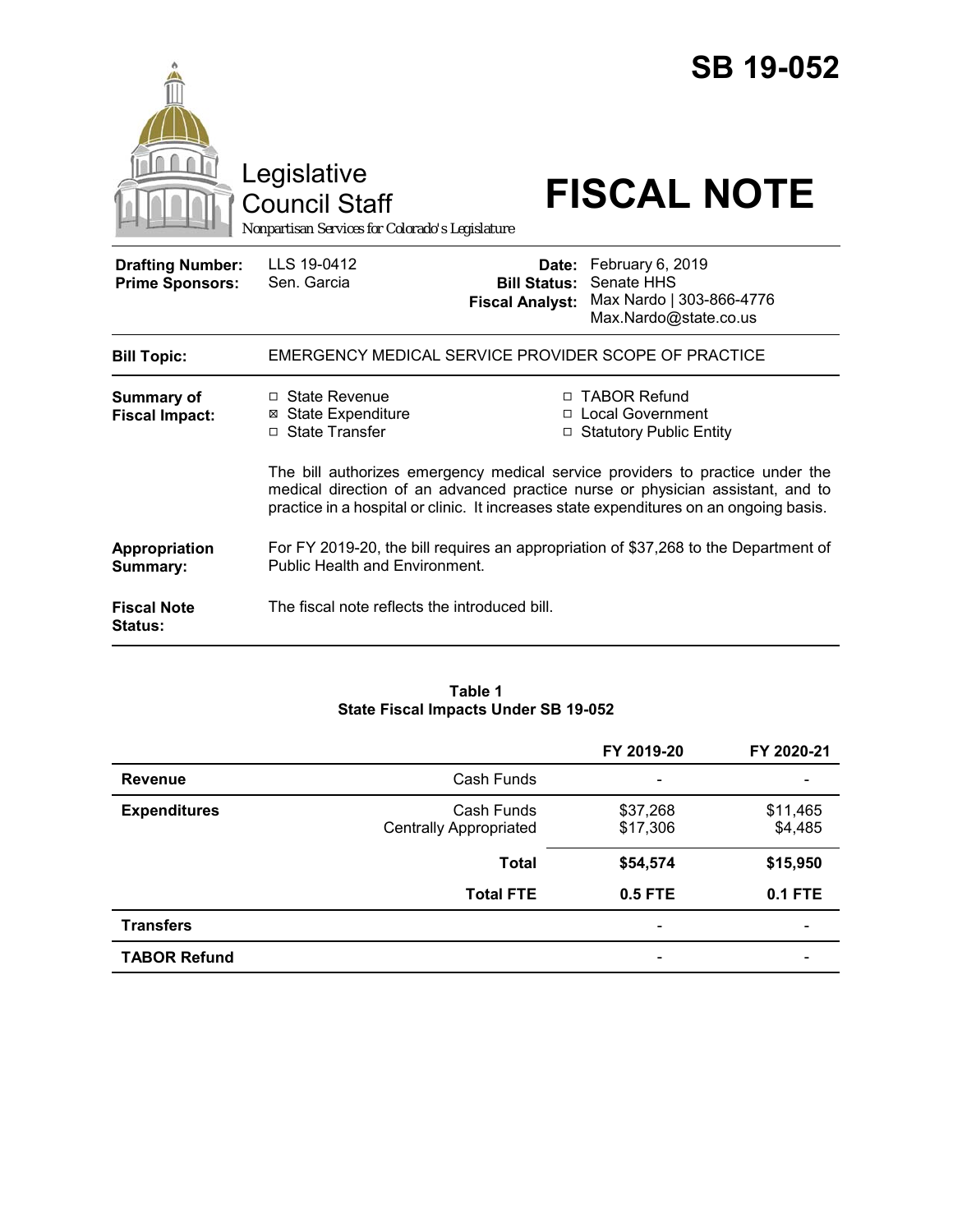February 6, 2019

# **Summary of Legislation**

Under current law, emergency medical service (EMS) providers are authorized to perform within a defined scope of practice under the medical direction of a licensed physician. The bill authorizes EMS providers to practice under the direction of an advanced practice nurse or physician assistant, and allows the State Board of Health (board) to authorize additional types of medical professionals to provide medical direction to EMS providers. The bill requires that the board adopt rules stating that EMS providers may practice in a clinic or hospital, and gives the board authority to adopt rules allowing EMS providers to practice in other types of licensed health care facilities. In addition, the bill adds an advance practice nurse and a physician assistant to the Emergency Medical Practice Advisory Council.

## **State Expenditures**

The bill will increase state cash fund expenditures in CDPHE by \$54,574 and 0.5 FTE in FY 2019-20, and \$15,950 and 0.1 FTE in FY 2020-21 from the Emergency Medical Services Account in the Highway Users Tax Fund. These costs are shown in Table 2 and described below.

|                                        | FY 2019-20 | FY 2020-21 |
|----------------------------------------|------------|------------|
| Dept. of Public Health and Environment |            |            |
| <b>Personal Services</b>               | \$35,018   | \$7,004    |
| <b>Operating Expenses</b>              | \$475      | \$95       |
| Board Travel and Per Diem              | \$1,775    | \$1,775    |
| <b>Legal Services</b>                  |            | \$2,591    |
| Centrally Appropriated Costs*          | \$17,306   | \$4,485    |
| <b>Total Cost</b>                      | \$54,574   | \$15,950   |
| <b>Total FTE</b>                       | 0.5 FTE    | $0.1$ FTE  |

**Table 2 Expenditures Under SB 19-052**

 *\* Centrally appropriated costs are not included in the bill's appropriation.*

**Department of Public Health and Environment.** CDPHE will conduct a stakeholder process to develop rules addressing the medical direction of EMS providers and the types of health facilities at which EMS providers are authorized to practice. It is expected that the stakeholder process can be completed and draft rules written in FY 2019-20 with 0.5 FTE. In FY 2020-21, State Board of Health rulemaking requires staff time for analysis, drafting, public comment, and to facilitate rulemaking, which can be accomplished with 0.1 FTE. Other expenses include \$2,591 for the Department of Law to review rules in FY 2020-21 and ongoing annual expenses of \$1,775 for two additional members of the Emergency Medical Practice Advisory Committee to attend meetings.

**Department of Regulatory Agencies.** Allowing EMS providers to practice under the direction of an advance practice nurse or physician assistant will require rule revision and outreach for the Colorado Medical Board and the Colorado Nursing Board. This workload impact is expected to be minimal, and can be accomplished within existing appropriations.